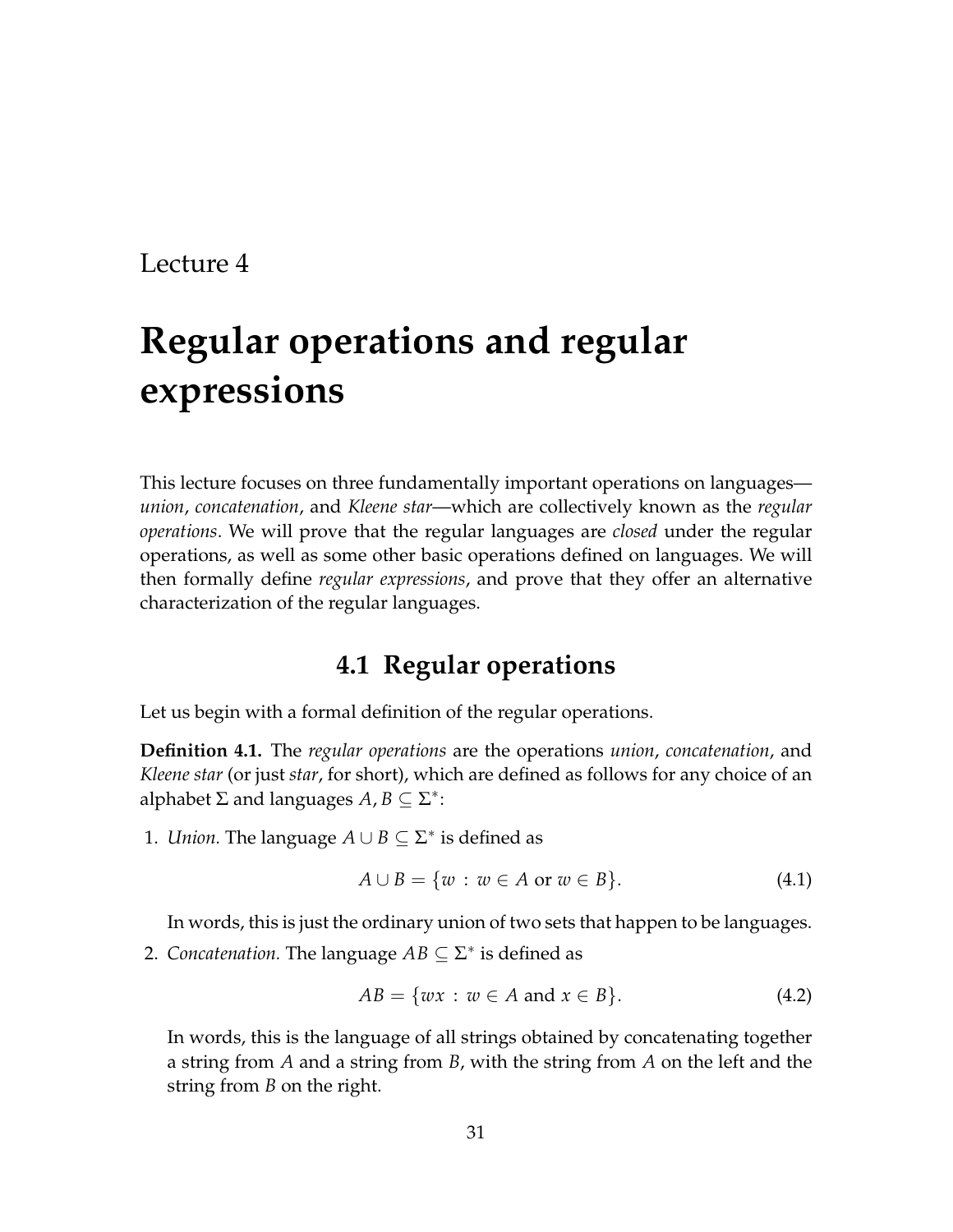Note that there is nothing about a string of the form *wx* that indicates where *w* stops and *x* starts; it is just the sequence of symbols you get by putting *w* and *x* together.

3. *Kleene star.* The language *A* ∗ is defined as

$$
A^* = \{\varepsilon\} \cup A \cup AA \cup AAA \cup \cdots \tag{4.3}
$$

In words,  $A^*$  is the language obtained by selecting any finite number of strings from *A* and concatenating them together. (This includes the possibility to select no strings at all from *A*, where we follow the convention that concatenating together no strings at all gives the empty string.)

Note that the name *regular operations* is just a name that has been chosen for these three operations. They are special operations and they do indeed have a close connection to the regular languages, but naming them *the regular operations* is a choice we have made and not something mandated in a mathematical sense.

# **4.2 Closure of regular languages under regular operations**

Now we will prove that when regular operations are performed on regular languages, the result must always be a regular language. That is to say, the regular languages are *closed* with respect to the regular operations.

<span id="page-1-0"></span>**Theorem 4.2.** *The regular languages are closed with respect to the regular operations: if A*, *B* ⊆ Σ ∗ *are regular languages, then the languages A* ∪ *B, AB, and A*<sup>∗</sup> *are also regular.*

*Proof.* Let us assume *A* and *B* are fixed regular languages for the remainder of the proof. Because these languages are regular, there must exist DFAs

$$
M_A = (P, \Sigma, \delta, p_0, F) \quad \text{and} \quad M_B = (Q, \Sigma, \mu, q_0, G) \tag{4.4}
$$

such that  $L(M_A) = A$  and  $L(M_B) = B$ . We will make use of these DFAs as we prove that the languages *A* ∪ *B*, *AB*, and *A* <sup>∗</sup> are regular. Because we are free to give whatever names we like to the states of a DFA without influencing the language it recognizes, there is no generality lost in assuming that *P* and *Q* are disjoint sets (meaning that  $P \cap Q = \emptyset$ ).

The first regular operation is union. From the previous lecture, we know that if there exists an NFA *N* such that  $L(N) = A \cup B$ , then  $A \cup B$  is regular. With that fact in mind, our goal will be to define such an NFA. We will define this NFA *N* so that its states include all elements of both *P* and *Q*, as well as an additional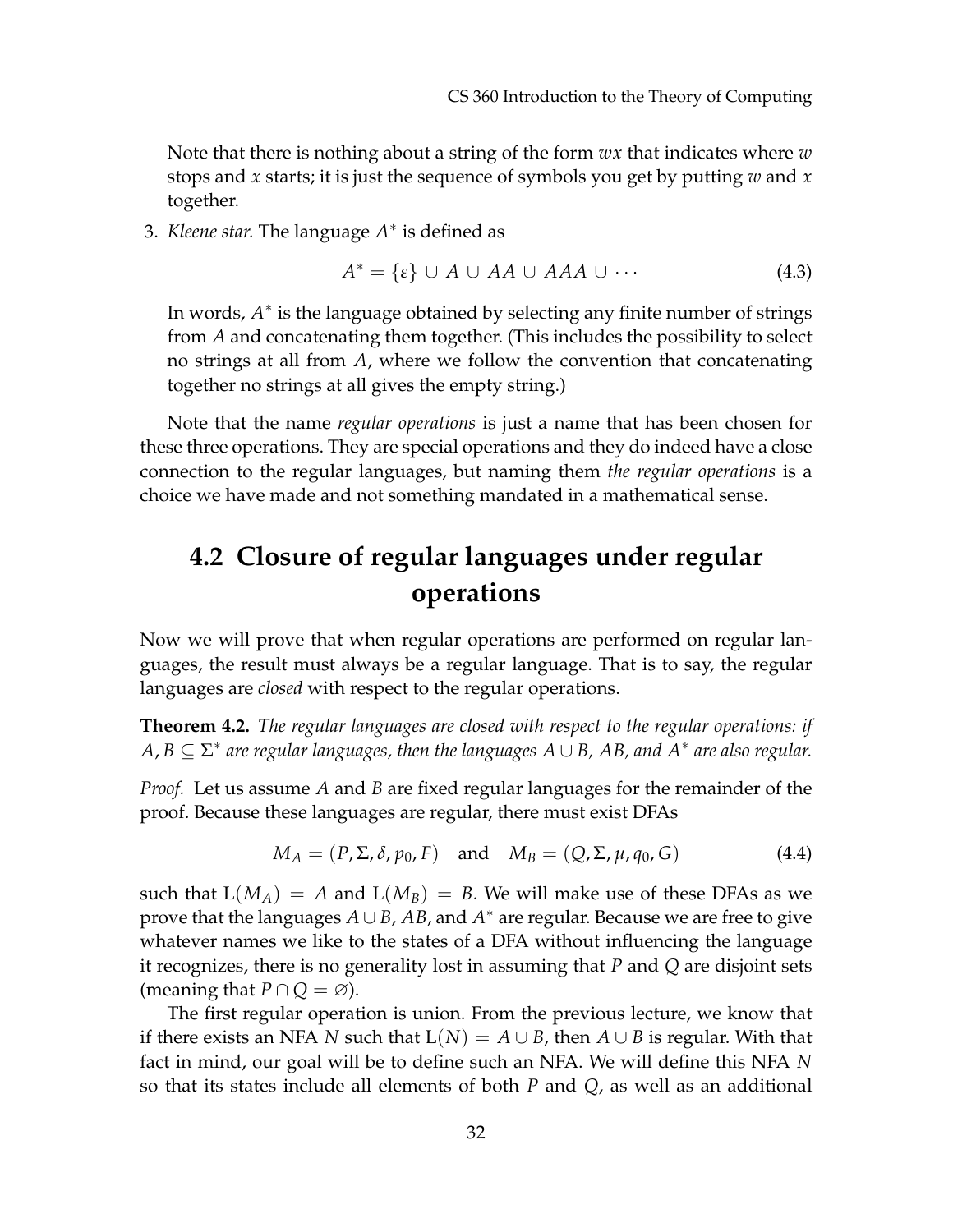

<span id="page-2-0"></span>Figure 4.1: DFAs *M<sup>A</sup>* and *M<sup>B</sup>* are combined to form an NFA for the language  $L(M_A) \cup L(M_B)$ .

state  $r_0$  that is in neither *P* nor *Q*. This new state  $r_0$  will be the start state of *N*. The transition function of *N* is to be defined so that all of the transitions among the states *P* defined by *δ* and all of the transitions among the states *Q* defined by *µ* are present, as well as two *ε*-transitions, one from  $r_0$  to  $p_0$  and one from  $r_0$  to  $q_0$ .

Figure [4.1](#page-2-0) illustrates what the NFA *N* looks like in terms of a state diagram. You should imagine that the shaded rectangles labeled *M<sup>A</sup>* and *M<sup>B</sup>* are the state diagrams of *M<sup>A</sup>* and *MB*. (The illustrations in the figure are only meant to suggest hypothetical state diagrams for these two DFAs. The actual state diagrams for *M<sup>A</sup>* and  $M_B$  can be arbitrary.)

We can specify *N* more formally as follows:

$$
N = (R, \Sigma, \eta, r_0, F \cup G) \tag{4.5}
$$

where

$$
R = P \cup Q \cup \{r_0\} \tag{4.6}
$$

(and we assume  $P$ ,  $Q$ , and  $\{r_0\}$  are disjoint sets as suggested above) and the transition function

$$
\eta: R \times (\Sigma \cup \{\varepsilon\}) \to \mathcal{P}(R) \tag{4.7}
$$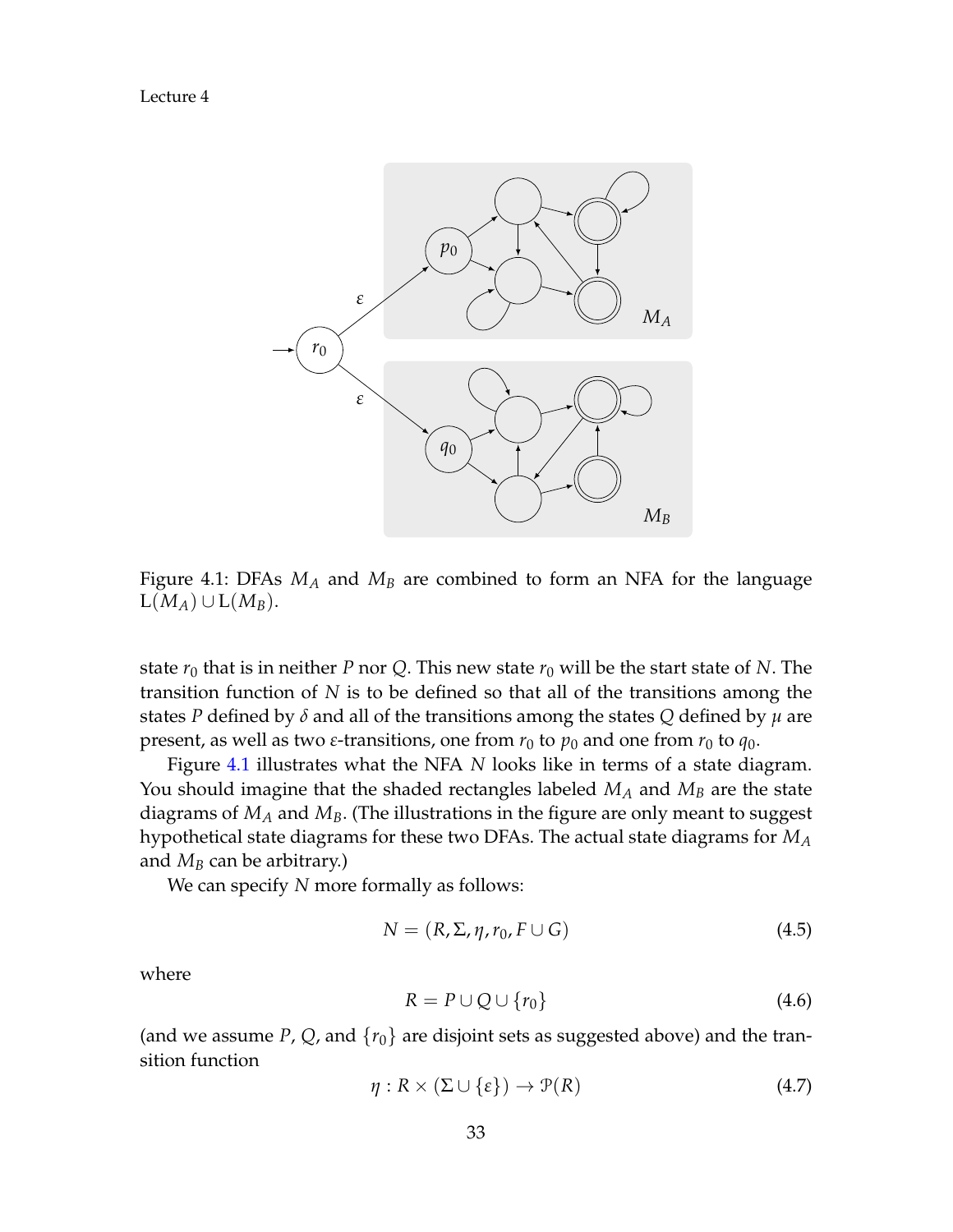is defined as follows:

$$
\eta(p, a) = \{\delta(p, a)\} \qquad \text{(for all } p \in P \text{ and } a \in \Sigma\text{)},
$$
  
\n
$$
\eta(p, \varepsilon) = \varnothing \qquad \text{(for all } p \in P\text{)},
$$
  
\n
$$
\eta(q, a) = \{\mu(q, a)\} \qquad \text{(for all } q \in Q \text{ and } a \in \Sigma\text{)},
$$
  
\n
$$
\eta(q, \varepsilon) = \varnothing \qquad \text{(for all } q \in Q\text{)},
$$
  
\n
$$
\eta(r_0, a) = \varnothing \qquad \text{(for all } a \in \Sigma\text{)},
$$
  
\n
$$
\eta(r_0, \varepsilon) = \{p_0, q_0\}.
$$

The set of accept states of *N* in  $F \cup G$ .

Every string that is accepted by *M<sup>A</sup>* is also accepted by *N*. This is because *N* may first follow the *ε*-transition from  $r_0$  to  $p_0$  and then follow the same transitions that would be followed by *MA*. Because the accept states of *N* include all of the accept states of *MA*, this allows *N* to accept.

By similar reasoning, every string accepted by *M<sup>B</sup>* is also accepted by *N*.

Finally, every string that is accepted by *N* must be accepted by either *M<sup>A</sup>* or *M<sup>B</sup>* (or both), because every accepting computation of *N* begins with one of the two *ε*-transitions and then necessarily mimics an accepting computation of either *M<sup>A</sup>* or *M<sup>B</sup>* depending on which *ε*-transition was taken. It therefore follows that

$$
L(N) = L(M_A) \cup L(M_B) = A \cup B,\tag{4.8}
$$

and so we conclude that  $A \cup B$  is regular.

The second regular operation is concatenation. The idea is similar to the proof that *A* ∪ *B* is regular: we will use the DFAs  $M_A$  and  $M_B$  to define an NFA *N* for the language *AB*. This time we will take the state set of *N* to be the union *P* ∪ *Q*, and the start state  $p_0$  of  $M_A$  will be the start state of N. All of the transitions defined by *M<sup>A</sup>* and *M<sup>B</sup>* will be included in *N*, and in addition we will add an *ε*-transition from each accept state of *M<sup>A</sup>* to the start state of *MB*. Finally, the accept states of *N* will be just the accept states *G* of *M<sup>B</sup>* (and not the accept states of *MA*). Figure [4.2](#page-4-0) illustrates the construction of *N* based on *M<sup>A</sup>* and *MB*.

In formal terms, *N* is the NFA defined as

$$
N = (P \cup Q, \Sigma, \eta, p_0, G) \tag{4.9}
$$

where the transition function

$$
\eta : (P \cup Q) \times (\Sigma \cup \{\varepsilon\}) \to \mathcal{P}(P \cup Q) \tag{4.10}
$$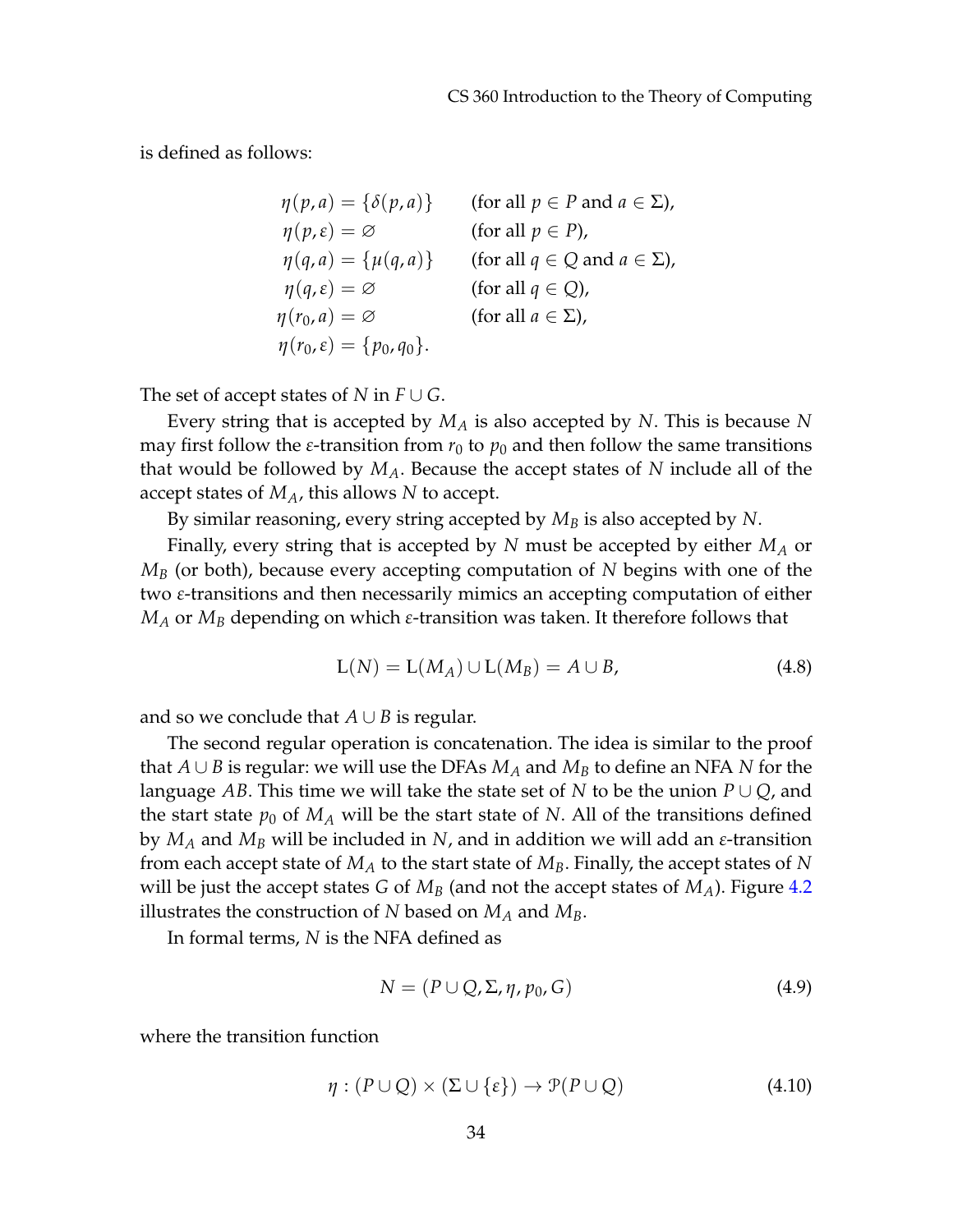

<span id="page-4-0"></span>Figure 4.2: DFAs *M<sup>A</sup>* and *M<sup>B</sup>* are combined to form an NFA for the language  $L(M_A) L(M_B)$ .

is given by

| $\eta(p,a) = \{\delta(p,a)\}\;$   | (for all $p \in P$ and $a \in \Sigma$ ), |
|-----------------------------------|------------------------------------------|
| $\eta(q, a) = \{\mu(q, a)\}\$     | (for all $q \in Q$ and $a \in \Sigma$ ), |
| $\eta(p,\varepsilon) = \{q_0\}$   | (for all $p \in F$ ),                    |
| $\eta(p,\varepsilon)=\varnothing$ | (for all $p \in P\backslash F$ ),        |
| $\eta(q,\varepsilon)=\varnothing$ | (for all $q \in Q$ ).                    |

Along similar lines to what was done in the proof that  $A \cup B$  is regular, one can argue that *N* recognizes the language *AB*, from which it follows that *AB* is regular.

The third regular operation is star. We will prove that  $A^*$  is regular, and once again the proof proceeds along similar lines. This time we will just consider *M<sup>A</sup>* and not *M<sup>B</sup>* because the language *B* is not involved. Let us start with the formal specification of *N* this time; define

$$
N = (R, \Sigma, \eta, r_0, \{r_0\})
$$
\n(4.11)

where  $R = P \cup \{r_0\}$  and the transition function

$$
\eta: R \times (\Sigma \cup \{\varepsilon\}) \to \mathcal{P}(R) \tag{4.12}
$$

is defined as

$$
\eta(r_0, a) = \varnothing \qquad \text{(for all } a \in \Sigma),
$$
  
\n
$$
\eta(r_0, \varepsilon) = p_0,
$$
  
\n
$$
\eta(p, a) = \{\delta(p, a)\} \qquad \text{(for every } p \in P \text{ and } a \in \Sigma),
$$
  
\n
$$
\eta(p, \varepsilon) = \{\eta\} \qquad \text{(for every } p \in F),
$$
  
\n
$$
\eta(p, \varepsilon) = \varnothing \qquad \text{(for every } p \in P \setminus F).
$$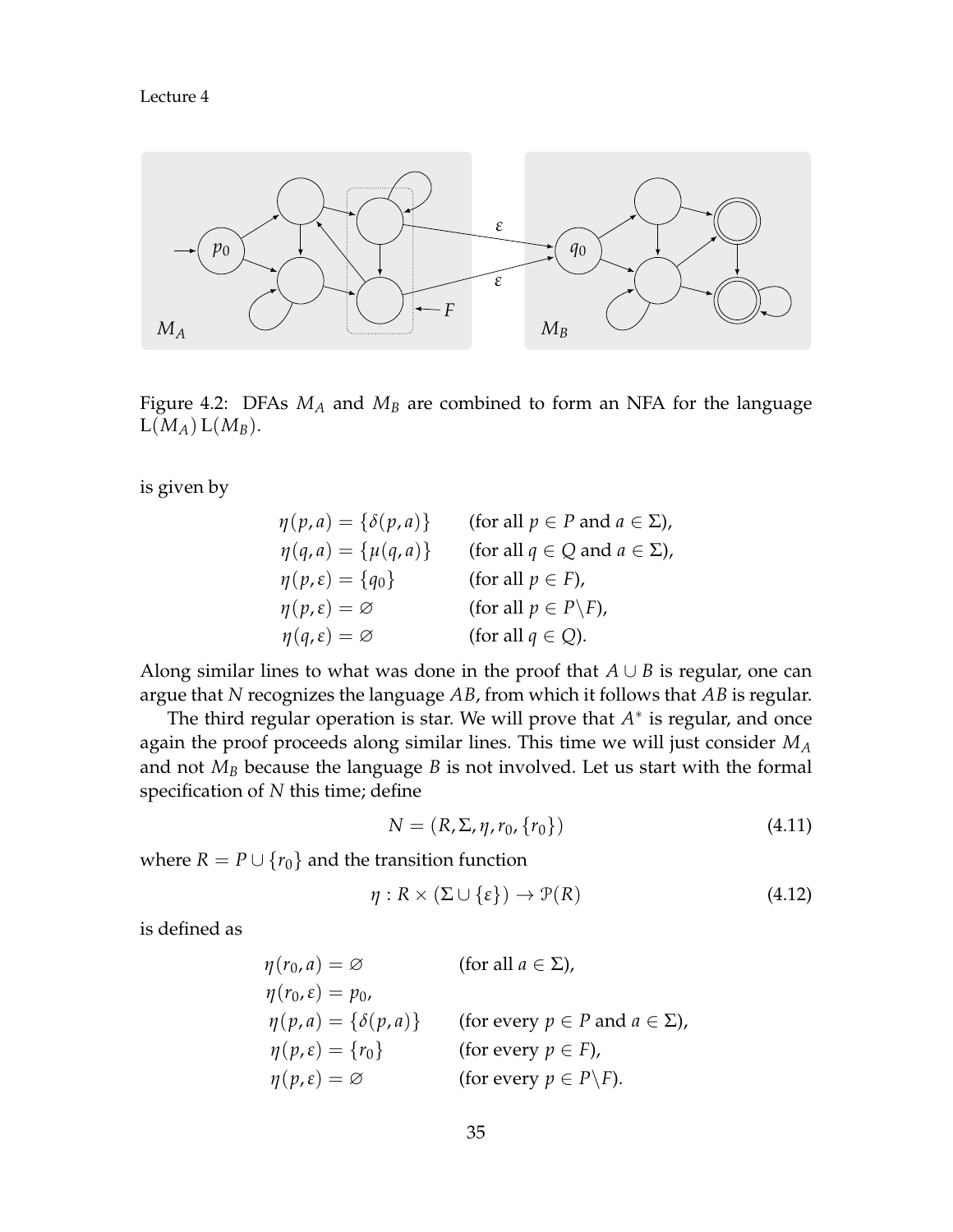

<span id="page-5-0"></span>Figure 4.3: The DFA  $M_A$  is modified to form an NFA for the language  $\text{L}(M_A)^*.$ 

In words, we take *N* to be the NFA whose states are the states of *M<sup>A</sup>* along with an additional state *r*0, which is both the start state of *N* and its only accept state. The transitions of *N* include all of the transitions of *MA*, along with an *ε*-transition from  $r_0$  to the start state  $p_0$  of  $M_A$ , and  $\varepsilon$ -transitions from all of the accept states of  $M_A$  back to  $r_0$ . Figure [4.3](#page-5-0) provides an illustration of how N relates to  $M_A$ .

It is evident that *N* recognizes the language *A* ∗ . This is because the strings it accepts are precisely those strings that cause *N* to start at  $r_0$  and loop back to  $r_0$  zero or more times, with each loop corresponding to some string that is accepted by *MA*. As  $L(N) = A^*$ , it follows that  $A^*$  is regular, and so the proof is complete.  $\Box$ 

It is natural to ask why we could not easily conclude, for a regular language *A*, that *A*<sup>∗</sup> is regular using the fact that the regular languages are closed under both union and concatenation. In more detail, we have that

<span id="page-5-1"></span>
$$
A^* = \{\varepsilon\} \cup A \cup AA \cup AAA \cup \cdots \tag{4.13}
$$

It is easy to see that the language  $\{\varepsilon\}$  is regular—here is the state diagram for an NFA that recognizes the language {*ε*} (for any choice of an alphabet):



The language  $\{\varepsilon\} \cup A$  is therefore regular because the union of two regular languages is also regular. We also have that *AA* is regular because the concatenation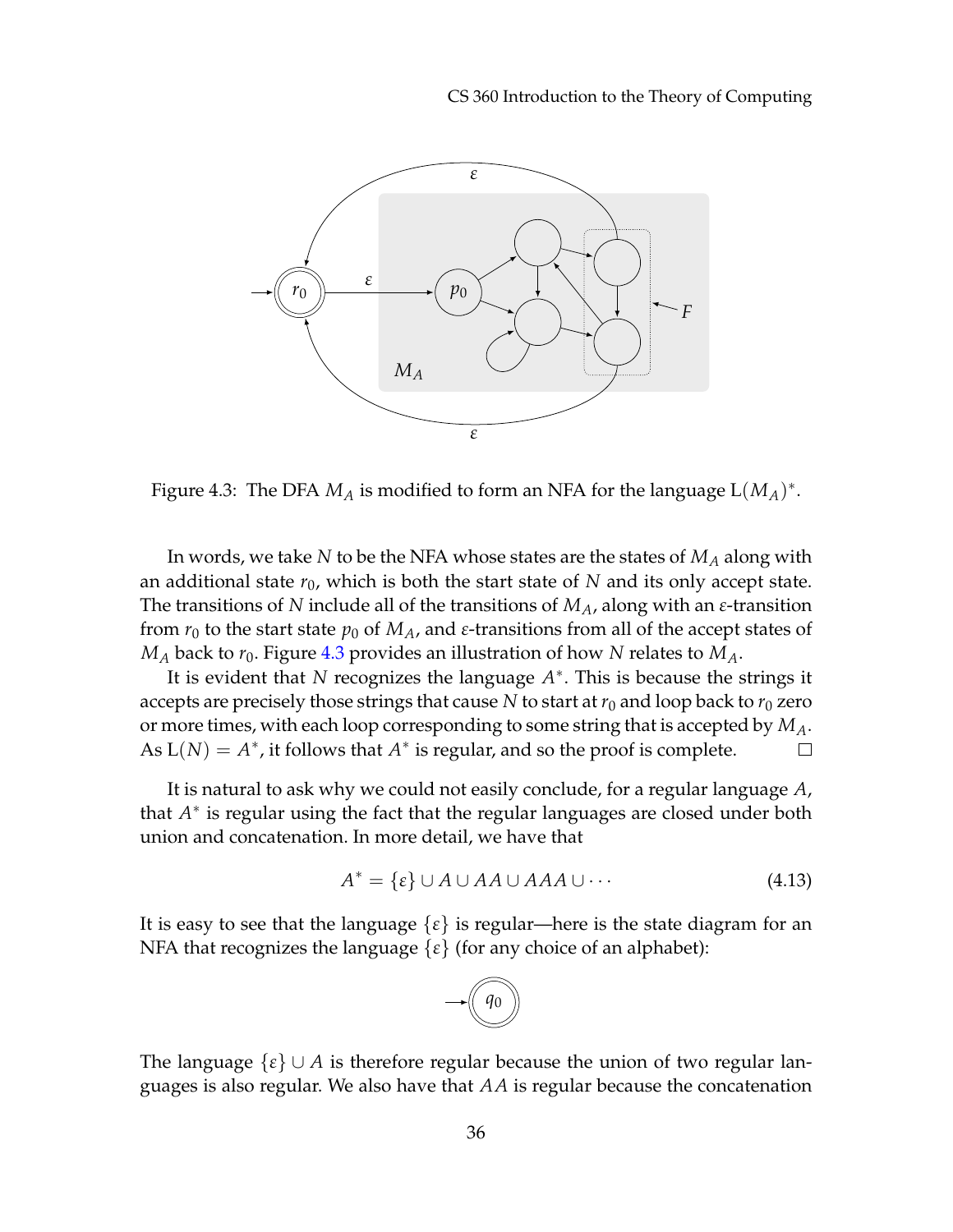of two regular languages is regular, and therefore {*ε*} ∪ *A* ∪ *AA* is regular because it is the union of the two regular languages {*ε*} ∪ *A* and *AA*. Continuing on like this we find that the language

$$
\{\varepsilon\} \cup A \cup AA \cup AAA \tag{4.14}
$$

is regular, the language

<span id="page-6-0"></span>
$$
\{\varepsilon\} \cup A \cup AA \cup AAA \cup AAAA \tag{4.15}
$$

is regular, and so on. Does this imply that  $A^*$  is regular?

The answer is no. Although it is true that  $A^*$  is regular whenever  $A$  is regular, as we proved earlier, the argument just suggested based on combining unions and concatenations alone does not establish it. This is because we can never conclude from this argument that the *infinite* union [\(4.13\)](#page-5-1) is regular, but only that *finite* unions such as [\(4.15\)](#page-6-0) are regular.

If you are still skeptical or uncertain, consider this statement:

If *A* is a finite language, then  $A^*$  is also a finite language.

This statement is false in general. For example,  $A = \{0\}$  is finite, but

$$
A^* = \{\varepsilon, 0, 00, 000, \ldots\} \tag{4.16}
$$

is infinite. On the other hand, it is true that the union of two finite languages is finite, and the concatenation of two finite languages is finite, so something must go wrong when you try to combine these facts in order to conclude that  $A^*$  is finite. The situation is similar when the property of being finite is replaced by the property of being regular.

## **4.3 Other closure properties of regular languages**

There are many other operations on languages aside from the regular operations under which the regular languages are closed. For example, the *complement* of a regular language is also regular. Just to be sure the terminology is clear, here is the definition of the complement of a language.

**Definition 4.3.** Let *A* ⊆ Σ <sup>∗</sup> be a language over the alphabet Σ. The *complement* of *A*, which is denoted *A*, is the language consisting of all strings over Σ that are not contained in *A*:

$$
\overline{A} = \Sigma^* \backslash A. \tag{4.17}
$$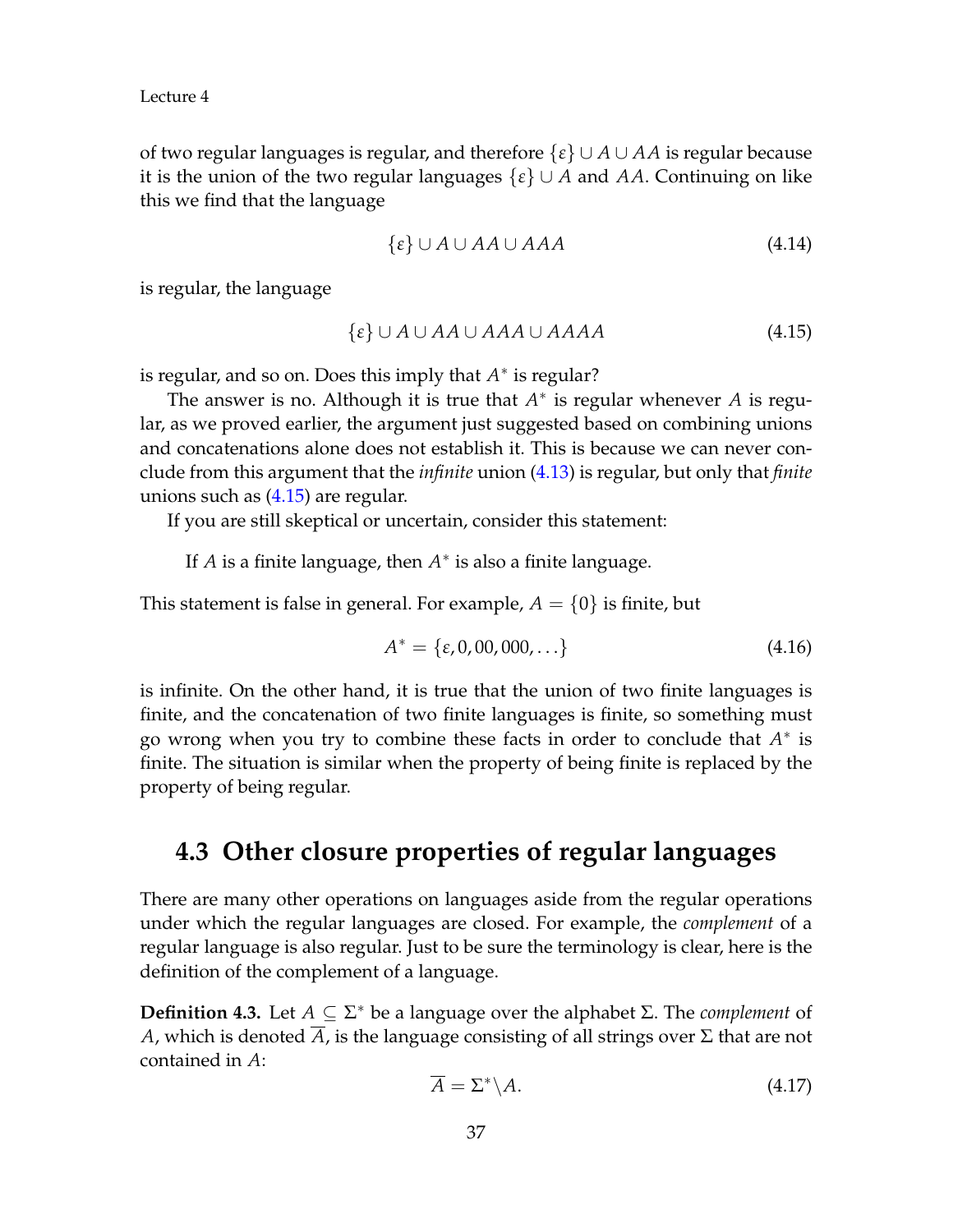(For the sake of clarity, we will use a backslash to denote set differences:  $S \setminus T$  is the set of all elements in *S* that are not in *T*.)

**Proposition 4.4.** *Let* Σ *be an alphabet and let A* ⊆ Σ ∗ *be a regular language over the alphabet* Σ*. The language A is also regular.*

This proposition is very easy to prove: because *A* is regular, there must exist a DFA  $M = (Q, \Sigma, \delta, q_0, F)$  such that  $L(M) = A$ . We obtain a DFA for the language *A* simply by swapping the accept and reject states of *M*. That is, the DFA *K* = (*Q*, Σ, *δ*, *q*0, *Q*\*F*) recognizes *A*.

While it is easy to obtain a DFA for the complement of a language if you have a DFA for the original language simply by swapping the accept and reject states, this does not work for NFAs. You might, for instance, swap the accept and reject states of an NFA and end up with an NFA that recognizes something very different from the complement of the language you started with. This is due to the asymmetric nature of accepting and rejecting for nondeterministic models.

Within the next few lectures we will see more examples of operations under which the regular languages are closed. Here is one more for this lecture.

**Proposition 4.5.** *Let* Σ *be an alphabet and let A and B be regular languages over the alphabet*  $\Sigma$ *. The intersection*  $A \cap B$  *is also regular.* 

This time we can just combine closure properties we already know to obtain this one. This is because De Morgan's laws imply that

$$
A \cap B = \overline{A \cup B}.\tag{4.18}
$$

If *A* and *B* are regular, then it follows that  $\overline{A}$  and  $\overline{B}$  are regular, and therefore  $\overline{A} \cup \overline{B}$ is regular, and because the complement of this regular language is *A* ∩ *B* we have that  $A \cap B$  is regular.

There is another way to conclude that  $A \cap B$  is regular, which is arguably more direct. Because the languages *A* and *B* are regular, there must exist DFAs

$$
M_A = (P, \Sigma, \delta, p_0, F) \quad \text{and} \quad M_B = (Q, \Sigma, \mu, q_0, G) \tag{4.19}
$$

such that  $L(M_A) = A$  and  $L(M_B) = B$ . We can obtain a DFA *M* recognizing  $A \cap B$ using a *Cartesian product* construction:

$$
M = (P \times Q, \Sigma, \eta, (p_0, q_0), F \times G) \tag{4.20}
$$

where

$$
\eta((p,q),a) = (\delta(p,a), \mu(q,a)) \tag{4.21}
$$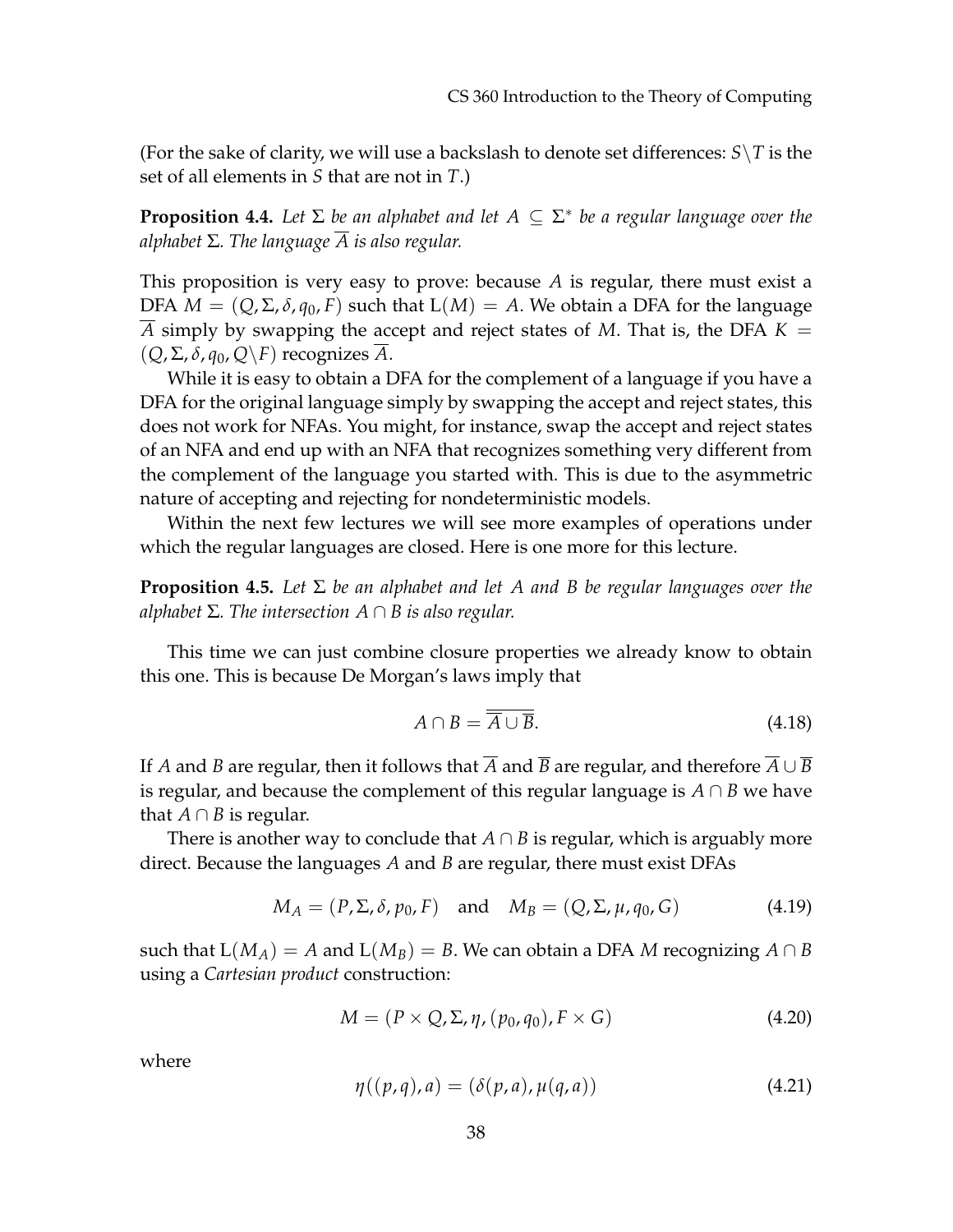for every  $p \in P$ ,  $q \in Q$ , and  $a \in \Sigma$ . In essence, the DFA *M* is what you get if you build a DFA that runs *M<sup>A</sup>* and *M<sup>B</sup>* in parallel, and accepts if and only if both *M<sup>A</sup>* and *M<sup>B</sup>* accept. You could also get a DFA for *A* ∪ *B* using a similar idea (but accepting if and only if *M<sup>A</sup>* accepts or *M<sup>B</sup>* accepts).

# **4.4 Regular expressions**

Regular expressions are commonly used in programming languages and other applications to specify patterns for searching and string matching. When regular expressions are used in practice, they are typically endowed with a rich set of convenient operations, but in this course we shall take a minimal definition of regular expressions allowing only the three regular operations (and no other operations like negation or special symbols marking the first or last characters of an input).

Here is the formal definition of regular expressions. The definition is an example of an *inductive definition*, and some comments on inductive definitions will follow.

<span id="page-8-0"></span>**Definition 4.6.** Let Σ be an alphabet. It is said that *R* is a *regular expression* over the alphabet  $\Sigma$  if any of these properties holds:

- 1.  $R = \emptyset$ .
- 2.  $R = \varepsilon$ .
- 3.  $R = a$  for some choice of  $a \in \Sigma$ .
- 4.  $R = (R_1 \cup R_2)$  for regular expressions  $R_1$  and  $R_2$ .
- 5.  $R = (R_1R_2)$  for regular expressions  $R_1$  and  $R_2$ .
- 6.  $R = (R_1^*$  $_1^*$ ) for a regular expression  $R_1$ .

When you see an inductive definition such as this one, you should interpret it in the most sensible way, as opposed to thinking of it as something circular or paradoxical. For instance, when it is said that  $R = (R_1^*$  $_{1}^{*}$ ) for a regular expression *R*1, it is to be understood that *R*<sup>1</sup> is *already* well-defined as a regular expression. We cannot, for instance, take  $R_1$  to be the regular expression  $R$  that we are defining for then we would have  $R = (R)^*$ , which might be interpreted as a strange, fractallike expression that looks like this:

$$
R = (((\cdots(\cdots)^* \cdots)^*)^*)^*.
$$
\n(4.22)

Such a thing makes no sense as a regular expression, and is not valid according to a sensible interpretation of the definition.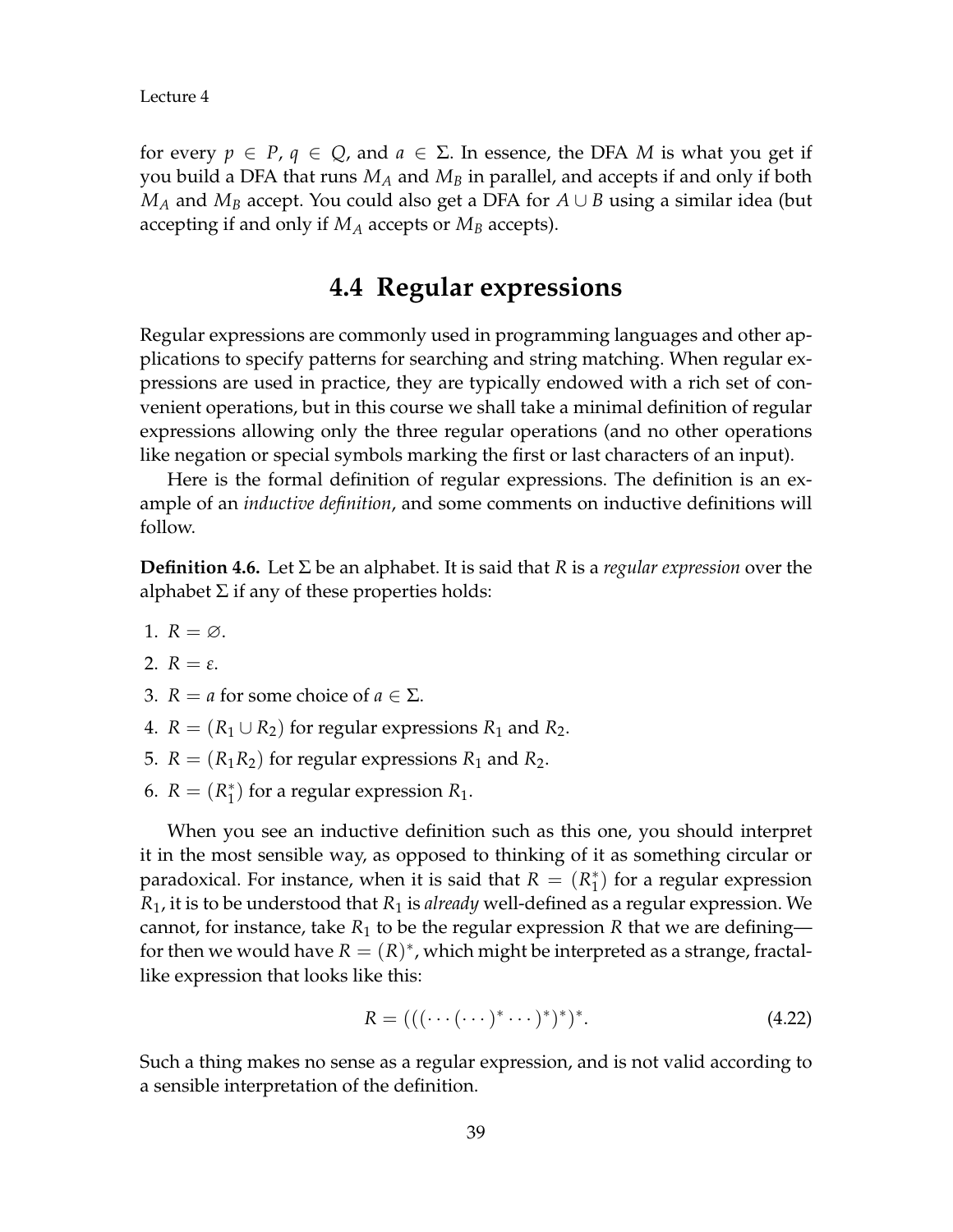Here are some valid examples of regular expressions over the binary alphabet  $\Sigma = \{0, 1\}$ :

$$
\begin{array}{c}\n\varnothing \\
\epsilon \\
0 \\
1 \\
(0 \cup 1) \\
((0 \cup 1)^*) \\
(((0 \cup \epsilon)^*)1)\n\end{array}
$$

When we are talking about regular expressions over an alphabet  $\Sigma$ , you should think of them as being strings over the alphabet

$$
\Sigma \cup \{ ( , ), *, \cup, \varepsilon, \varnothing \} \tag{4.23}
$$

(assuming of course that  $\Sigma$  and  $\{(\, ,\,),*,\cup,\varepsilon,\varnothing\}$  are disjoint). Some authors will use a different font for regular expressions so that this is more obvious, but this will not be done in these notes.

Next we will define the *language recognized* (or *matched*) by a given regular expression. Again it is an inductive definition, and it directly parallels the regular expression definition itself. If it looks to you like it is stating something obvious, then your impression is correct—we require a formal definition, but it essentially says that we should define the language matched by a regular expression in the most straightforward and natural way.

**Definition 4.7.** Let *R* be a regular expression over the alphabet Σ. The *language recognized* by  $R$ , which is denoted  $L(R)$ , is defined as follows:

- 1. If  $R = \emptyset$ , then  $L(R) = \emptyset$ .
- 2. If  $R = \varepsilon$ , then  $L(R) = \{\varepsilon\}.$
- 3. If  $R = a$  for  $a \in \Sigma$ , then  $L(R) = \{a\}.$
- 4. If  $R = (R_1 \cup R_2)$  for regular expressions  $R_1$  and  $R_2$ , then  $L(R) = L(R_1) \cup L(R_2)$ .
- 5. If  $R = (R_1R_2)$  for regular expressions  $R_1$  and  $R_2$ , then  $L(R) = L(R_1) L(R_2)$ .
- 6. If  $R = (R_1^*$  $\binom{1}{1}$  for a regular expression  $R_1$ , then  $L(R) = L(R_1)^*$ .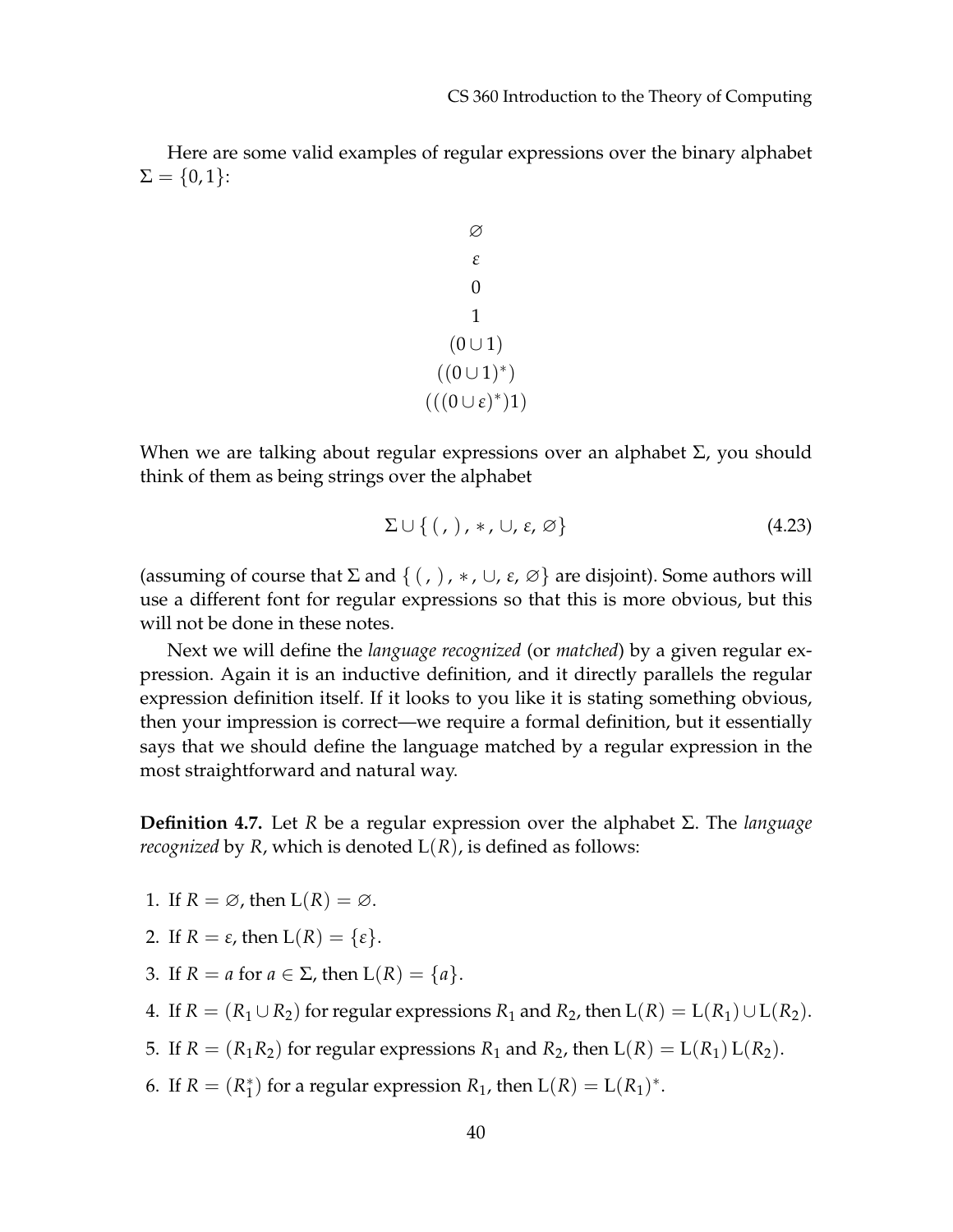### **Order of precedence for regular operations**

It might appear that regular expressions arising from Definition [4.6](#page-8-0) have a lot of parentheses. For instance, the regular expression  $(((0 \cup \varepsilon)^*)1)$  has more parentheses than it has non-parenthesis symbols. The parentheses ensure that every regular expression has an unambiguous meaning.

We can, however, reduce the need for so many parentheses by introducing an *order of precedence* for the regular operations. The order is as follows:

- 1. star (highest precedence)
- 2. concatenation
- 3. union (lowest precedence).

To be more precise, we are not changing the formal definition of regular expressions, we are just introducing a convention that allows some parentheses to be implicit, which makes for simpler-looking regular expressions. For example, we write

$$
10^* \cup 1 \tag{4.24}
$$

rather than

$$
((1(0^*)) \cup 1). \tag{4.25}
$$

Having agreed upon the order of precedence above, the simpler-looking expression is understood to mean the second expression.

A simple way to remember the order of precedence is to view the regular operations as being analogous to algebraic operations that you are already familiar with: star looks like exponentiation, concatenation looks like multiplication, and unions are similar to additions. So, just as the expression  $xy^2 + z$  has the same meaning as  $((x(y^2)) + z)$ , the expression 10<sup>\*</sup> ∪ 1 has the same meaning as  $((1(0^*)) \cup 1)$ .

### **Regular expressions characterize the regular languages**

At this point it is natural to ask which languages have regular expressions. The answer is that the class of languages having regular expressions is precisely the class of regular languages. If it were otherwise, you would have to wonder why the names were chosen as they were.

There are two implications needed to establish that the regular languages coincide with the class of languages having regular expressions. Let us start with the first implication, which is the content of the following proposition.

**Proposition 4.8.** *Let* Σ *be an alphabet and let R be a regular expression over the alphabet* Σ*. The language* L(*R*) *is regular.*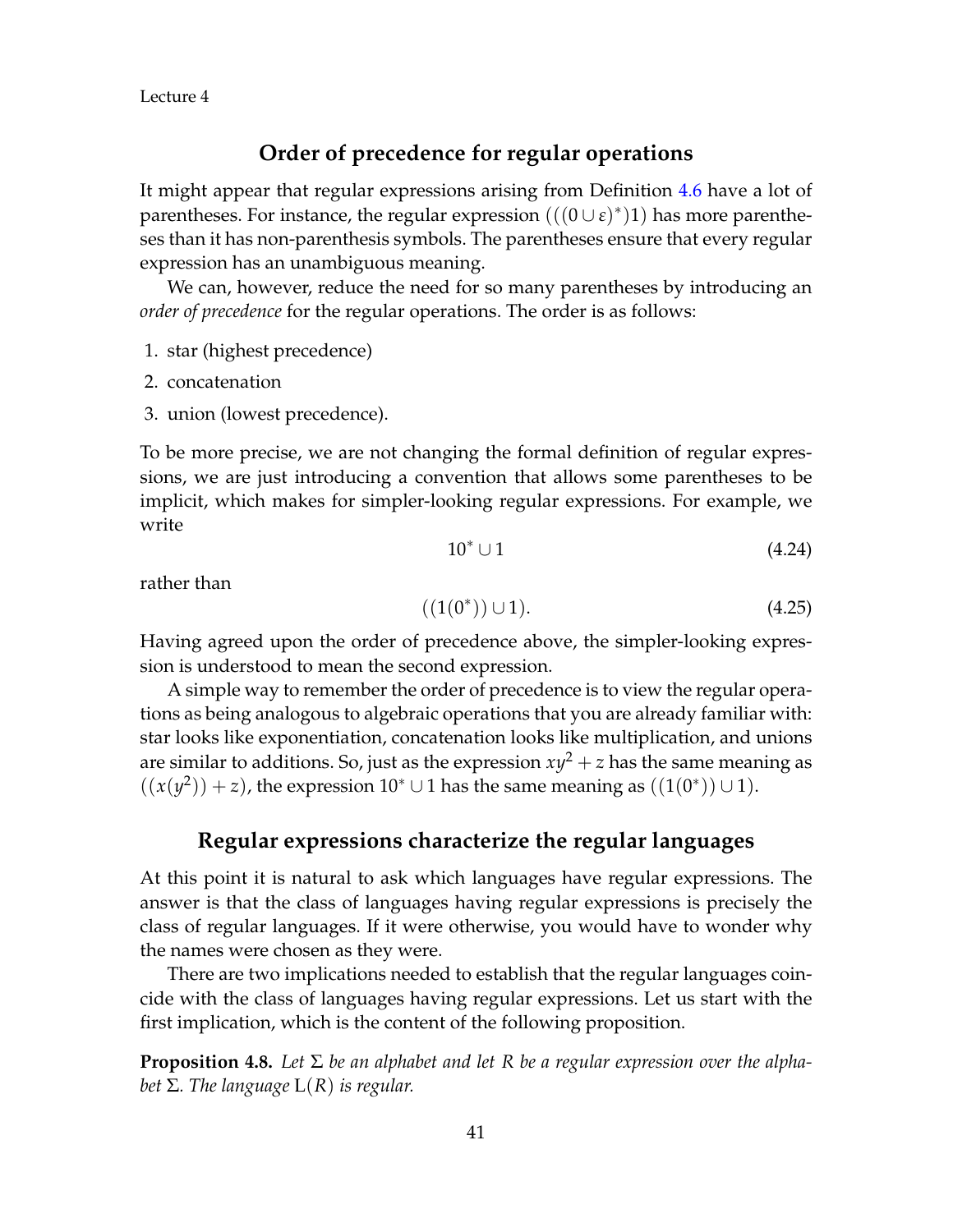The idea behind the proof of this proposition is simple enough: we can easily build DFAs for the languages ∅, {*ε*}, and {*a*} (for each symbol *a* ∈ Σ), and by repeatedly using the constructions described in the proof of Theorem [4.2,](#page-1-0) one can combine together such DFAs to build an NFA recognizing the same language as any given regular expression.

The other implication is the content of the following theorem, which is more difficult to prove than the proposition above.

**Theorem 4.9.** *Let* Σ *be an alphabet and let A* ⊆ Σ ∗ *be a regular language. There exists a regular expression over the alphabet*  $\Sigma$  *such that*  $L(R) = A$ .

*Proof.* Because *A* is regular, there must exist a DFA  $M = (Q, \Sigma, \delta, q_0, F)$  such that  $L(M) = A$ . We are free to use whatever names we like for the states of a DFA, so no generality is lost in assuming  $Q = \{1, \ldots, n\}$  for some positive integer *n*.

We are now going to define the language

$$
B_{p,q}^k \subseteq \Sigma^*,\tag{4.26}
$$

for every choice of states  $p, q \in \{1, ..., n\}$  and an integer  $k \in \{0, ..., n\}$ , to be the set of all strings *w* that cause *M* to operate in the following way:

If we start *M* in the state *p*, then by reading *w* the DFA *M* moves to the state *q*. Moreover, aside from the beginning state *p* and the ending state *q*, the DFA *M* only touches states contained in the set  $\{1,\ldots,k\}$ when reading *w* in this way.

For example, the language  $B_{p,q}^n$  is simply the set of all strings causing *M* to move from *p* to *q* because restricting the intermediate states that *M* touches to those contained in the set  $\{1,\ldots,n\}$  is no restriction whatsoever. At the other extreme, the set  $B_{p,q}^0$  must be a finite set; it could be the empty set if there are no direct transitions from  $p$  to  $q$ , it includes the empty string in the case  $p = q$ , and in general it includes a length-one string corresponding to each symbol that causes *M* to transition from *p* to *q*.

Now, we will prove by induction on  $k$  that there exists a regular expression  $R^k_{p,q}$ satisfying

<span id="page-11-0"></span>
$$
L(R_{p,q}^k) = B_{p,q}^k,\tag{4.27}
$$

for every choice of  $p, q \in \{1, ..., n\}$  and  $k \in \{0, ..., n\}$ . The base case is  $k = 0$ . The language  $B^0_{p,q}$  is finite for every  $p,q\in\{1,\ldots,n\}$ , consisting entirely of strings of length 0 or 1, so it is straightforward to define a corresponding regular expression  $R^0_{p,q}$  that matches  $B^0_{p,q}.$